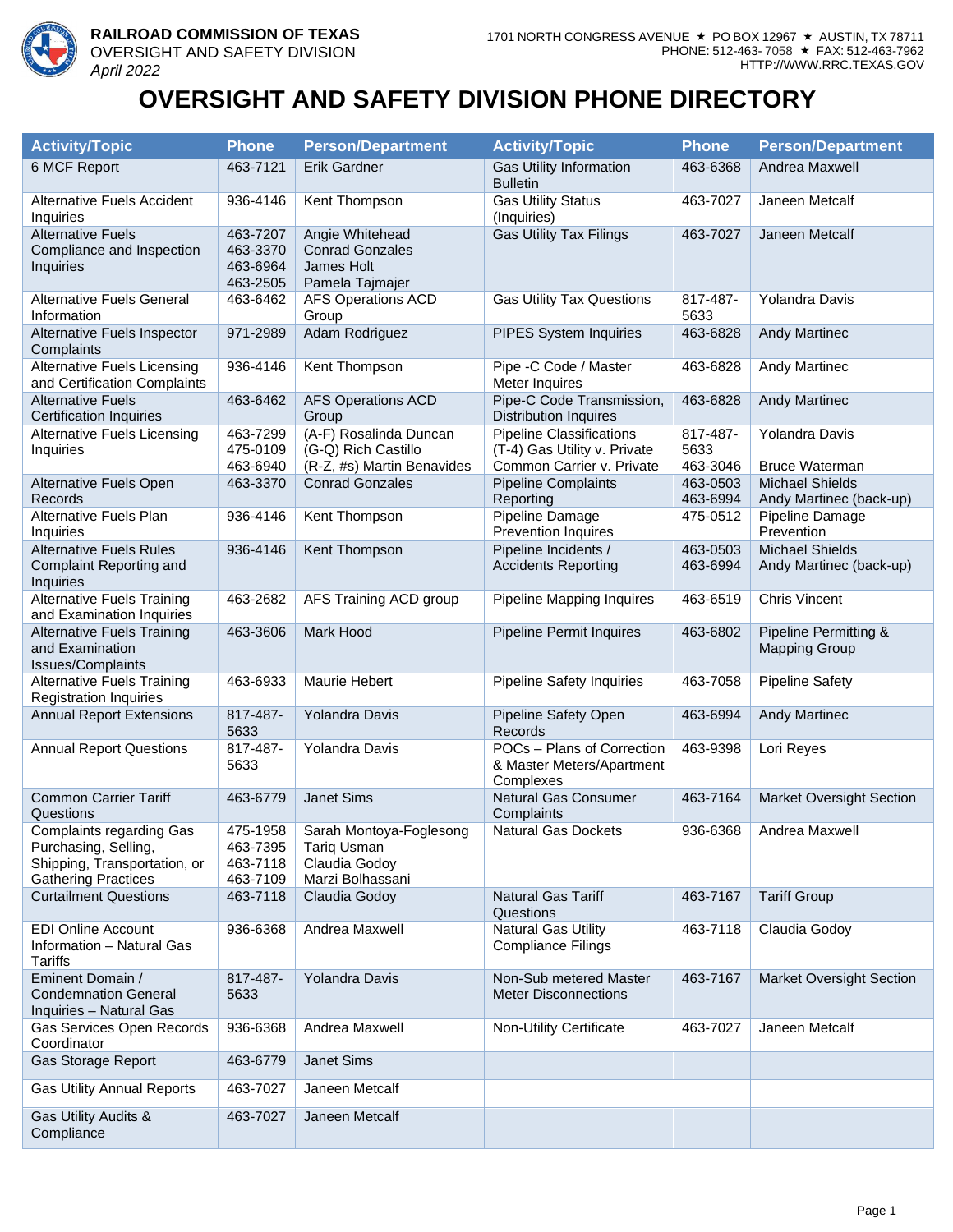| <b>Form</b>                                                                                                                 | <b>Phone</b>                                 | <b>Person/Department</b>                                                           | <b>Form</b>                                                 | <b>Phone</b>                     | <b>Person/Department</b>                                                   |
|-----------------------------------------------------------------------------------------------------------------------------|----------------------------------------------|------------------------------------------------------------------------------------|-------------------------------------------------------------|----------------------------------|----------------------------------------------------------------------------|
| <b>ACORD Insurance Form</b>                                                                                                 | 463-7299<br>475-0109<br>463-6940             | (A-F) Rosalinda Duncan<br>(G-Q) Rich Castillo<br>(R-Z, #) Martin Benavides         | LPG Form 35/CNG Form<br>1035/LNG Form 2035                  | 463-6935                         | April Richardson                                                           |
| <b>Annual Earnings Monitoring</b><br>Report                                                                                 | 475-1958<br>463-7395<br>463-7118<br>463-7109 | Sarah Montoya-Foglesong<br><b>Tariq Usman</b><br>Claudia Godoy<br>Marzi Bolhassani | LPG Form 500/CNG Form<br>1500/LNG Form 2500                 | 936-4146<br>463-7207             | Kent Thompson<br>Angie Whitehead                                           |
| <b>Electronic Filing Application</b>                                                                                        | 936-6368                                     | Andrea Maxwell                                                                     | LPG Form 500A/CNG<br>Form 1500A/LNG Form<br>2500A           | 936-4146<br>463-7207             | Kent Thompson<br>Angie Whitehead                                           |
| Form 7100,1-1 Gas<br><b>Distribution Annual Report</b><br>(Fee)                                                             | 463-6828                                     | <b>Andy Martinec</b>                                                               | LPG Form 501/CNG Form<br>1501/LNG Form 2501                 | 463-7207<br>463-6964<br>463-2505 | Angie Whitehead<br>James Holt<br>Pam Tajmajer                              |
| Informal Complaints<br>regarding Gas Purchasing,<br>Selling, Shipping,<br>Transportation, or Gathering<br>Practices - Forms | 475-1958<br>463-7395<br>463-7118<br>463-7109 | Sarah Montoya-Foglesong<br><b>Tariq Usman</b><br>Claudia Godoy<br>Marzi Bolhassani | LPG Form 502                                                | 936-4146                         | Kent Thompson                                                              |
| Interim Cost Recovery and<br>Rate Adjustment Report<br>(New Infrastructure Report)                                          | 475-1958<br>463-7395<br>463-7118<br>463-7109 | Sarah Montoya-Foglesong<br><b>Tariq Usman</b><br>Claudia Godoy<br>Mark Bolhassani  | LPG Form 503/CNG Form<br>1503/LNG Form 2503                 | 463-7207<br>463-6964<br>463-2505 | Angie Whitehead<br>James Holt<br>Pam Tajmajer                              |
| LPG Form 1/CNG Form<br>1001/LNG Form 2001                                                                                   | 463-7299<br>475-0109<br>463-6940             | (A-F) Rosalinda Duncan<br>(G-Q) Rich Castillo<br>(R-Z, #) Martin Benavides         | LPG Form 505/CNG Form<br>1505/LNG Form 2505                 | 463-7299<br>475-0109<br>463-6940 | (A-F) Rosalinda Duncan<br>(G-Q) Rich Castillo<br>(R-Z, #) Martin Benavides |
| LPG Form 1A/CNG Form<br>1001A/LNG Form 2001A                                                                                | 463-7299<br>475-0109<br>463-6940             | (A-F) Rosalinda Duncan<br>(G-Q) Rich Castillo<br>(R-Z, #) Martin Benavides         | LPG Form 995/CNG Form<br>1995/LNG Form 2995                 | 463-7299<br>475-0109<br>463-6940 | (A-F) Rosalinda Duncan<br>(G-Q) Rich Castillo<br>(R-Z, #) Martin Benavides |
| LPG Form 7/CNG Form<br>1007/LNG Form 2007                                                                                   | 463-7299<br>475-0109<br>463-6940             | (A-F) Rosalinda Duncan<br>(G-Q) Rich Castillo<br>(R-Z, #) Martin Benavides         | LPG Form 996B/CNG<br>Form 1996B/LNG Form<br>2996B           | 463-7299<br>475-0109<br>463-6940 | (A-F) Rosalinda Duncan<br>(G-Q) Rich Castillo<br>(R-Z, #) Martin Benavides |
| LPG Form 8/CNG Form<br>1008/LNG Form 2008                                                                                   | 463-7299<br>475-0109<br>463-6940             | (A-F) Rosalinda Duncan<br>(G-Q) Rich Castillo<br>(R-Z, #) Martin Benavides         | LPG Form 997B/CNG<br>Form 1997B/LNG Form<br>2997B           | 463-7299<br>475-0109<br>463-6940 | (A-F) Rosalinda Duncan<br>(G-Q) Rich Castillo<br>(R-Z, #) Martin Benavides |
| LPG Form 16/CNG Form<br>1016/LNG Form 2016                                                                                  | 463-3370                                     | <b>Conrad Gonzales</b>                                                             | LPG Form 998B/CNG<br>Form 1998B/LNG Form<br>2998B           | 463-7299<br>475-0109<br>463-6940 | (A-F) Rosalinda Duncan<br>(G-Q) Rich Castillo<br>(R-Z, #) Martin Benavides |
| LPG Form 16A/CNG Form<br>1016A/LNG Form 2016A                                                                               | 463-7299<br>475-0109<br>463-6940             | (A-F) Rosalinda Duncan<br>(G-Q) Rich Castillo<br>(R-Z, #) Martin Benavides         | LPG Form 999/CNG Form<br>1999/LNG Form 2999                 | 463-7299<br>475-0109<br>463-6940 | (A-F) Rosalinda Duncan<br>(G-Q) Rich Castillo<br>(R-Z, #) Martin Benavides |
| LPG Form 16B/CNG Form<br>1016B                                                                                              | 463-3370                                     | <b>Conrad Gonzalez</b>                                                             | <b>Outside Trainer Application</b>                          | 463-4563                         | Gretchen Almind                                                            |
| LPG Form 16R                                                                                                                | 463-3370                                     | Conrad Gonzalez                                                                    | PS-48 New Construction<br>Report                            | 463-6994                         | Andy Martinec                                                              |
| LPG Form 18B/CNG Form<br>1018B/LNG Form 2018B                                                                               | 463-7299<br>475-0109<br>463-6940             | (A-F) Rosalinda Duncan<br>(G-Q) Rich Castillo<br>(R-Z, #) Martin Benavides         | PS-95 Semi-Annual Leak<br>Report                            | 463-7049                         | Carrie Ebbinghaus                                                          |
| LPG Form 19/CNG Form<br>1019/LNG Form 2019                                                                                  | 463-7207<br>463-6964<br>463-2505             | Angie Whitehead<br>James Holt<br>Pamela Tajmajer                                   | Security Administrator<br>Designation Form                  | 463-7167                         | <b>Tariff Group</b>                                                        |
| LPG Form 20/CNG Form<br>1020/LNG Form 2020                                                                                  | 936-4146                                     | Kent Thompson                                                                      | T-4 Form - Application<br>to Operate a Pipeline in<br>Texas | 463-3046<br>463-3863             | <b>Bruce Waterman</b><br>Ryan Hejl                                         |
| LPG Form 22/CNG Form<br>1022/LNG Form 2022                                                                                  | 936-4146                                     | Kent Thompson                                                                      | T-4B Form - Pipeline<br><b>Transfer Certificate</b>         | 463-3046<br>463-6994             | <b>Bruce Waterman</b><br>Andy Martinec                                     |
| LPG Form 23                                                                                                                 | 936-4146                                     | Kent Thompson                                                                      | <b>Texas Damage Reporting</b><br>Form (TDRF)                | 475-0512                         | Pipeline Damage<br>Prevention                                              |
| LPG Form 25/CNG Form<br>1025/LNG Form 2025                                                                                  | 936-4146                                     | Kent Thompson                                                                      | Training and Examinations                                   | 463-3606                         | Mark Hood                                                                  |
| LPG Form 30                                                                                                                 | 936-4146                                     | Kent Thompson                                                                      |                                                             |                                  |                                                                            |